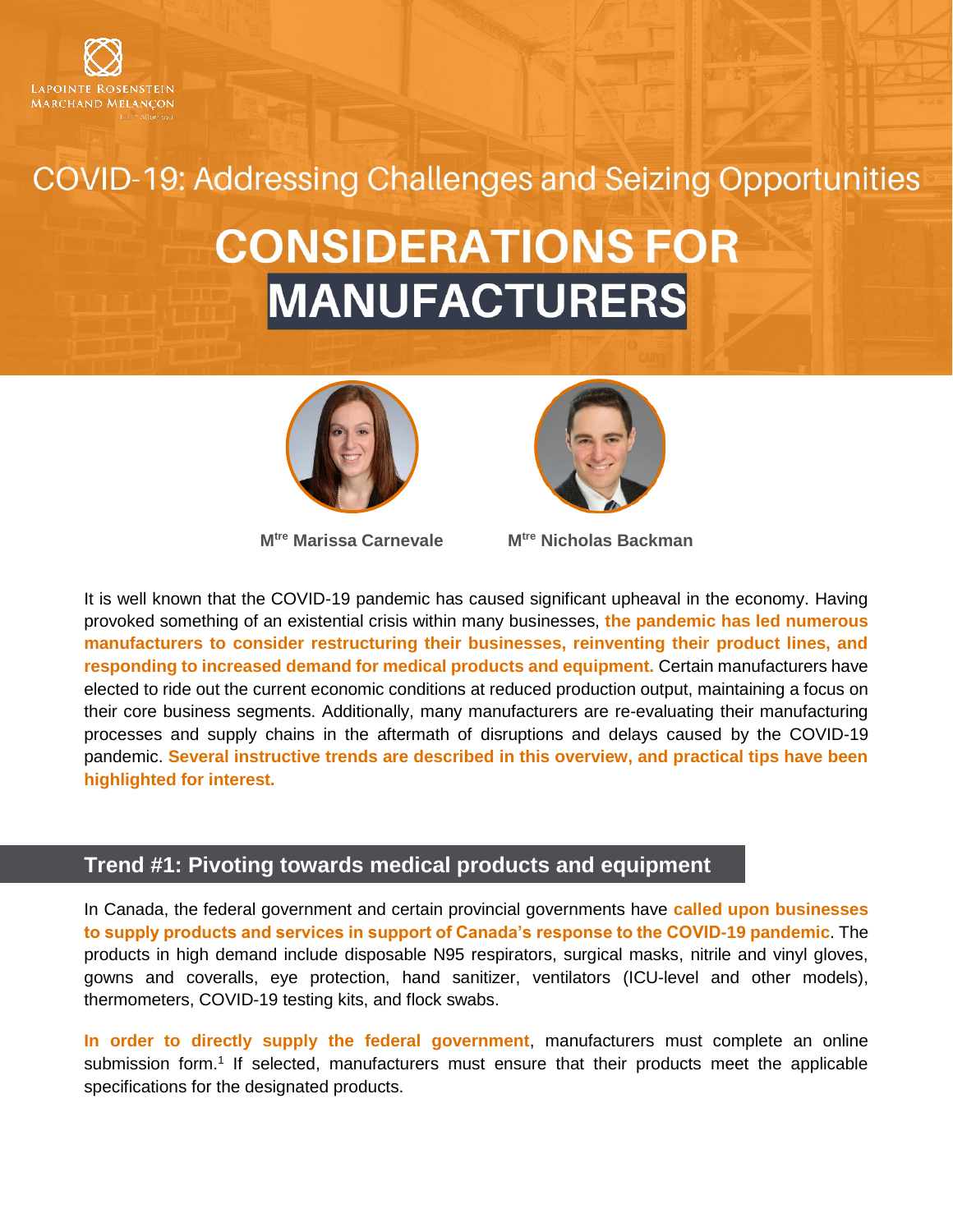Given the urgency of responding to the ongoing crisis, the federal government has **relaxed certain regulatory requirements with respect to the importation and sale of COVID-19 medical gear and**  devices, provided that certain conditions are satisfied.<sup>2</sup> For example, manufacturers of Class I medical



devices such as masks and N95 respirators that receive an authorization from Health Canada under the interim regulatory requirements are not required to obtain a Medical Device Establishment Licence.

**Some manufacturers have already entered into contracts with provincial public bodies for the supply of products and services responding to the pandemic, bypassing the normal process for public procurement.** For example, in Québec, where a public call for tenders would normally be necessary, a public body may (upon authorization by its chief officer) enter into a contract with a supplier by mutual agreement, if the public body considers that it will be able to prove that a public call for tenders would not serve the public interest, based on the applicable principles.<sup>3</sup> Another exception that permits a contract with a public body to be entered into without a public call for tenders is where there is an **emergency that threatens human safety or property**. These exceptions appear to provide a basis to justify **expedited contracting with government procurement bodies in Québec**.

### **Practical Tips**

When manufacturers are contemplating a diversification of their production lines in order to survive the pandemic crisis or respond to shifting market demands, they should consider **reviewing their existing contractual relationships to identify any potential restrictions** – whether based simply on manufacturing capacity or resulting from restrictive covenants and exclusivities – **prior to diverting any production efforts to pursue alternative business opportunities**.

Manufacturers should also consider their **obligations to continue manufacturing their existing core products**; for example, under unfulfilled purchase orders and where they are required to produce spares and service parts.

**Above all**, manufacturers should assess the **impact of pivoting to explore new business opportunities on their existing customer relationships**, including where the shift could cause tensions due to competition or incompatible order and delivery expectations.

Finally, in the context of diversifying their product offerings, it is essential for manufacturers to **contact their insurance brokers** (or insurers) **to determine the impact on their coverage and premiums**, particularly with respect to product liability claims, especially where objectively "higher-risk" products (namely, medical supplies or equipment) would be produced as a result of shifts in manufacturing activities.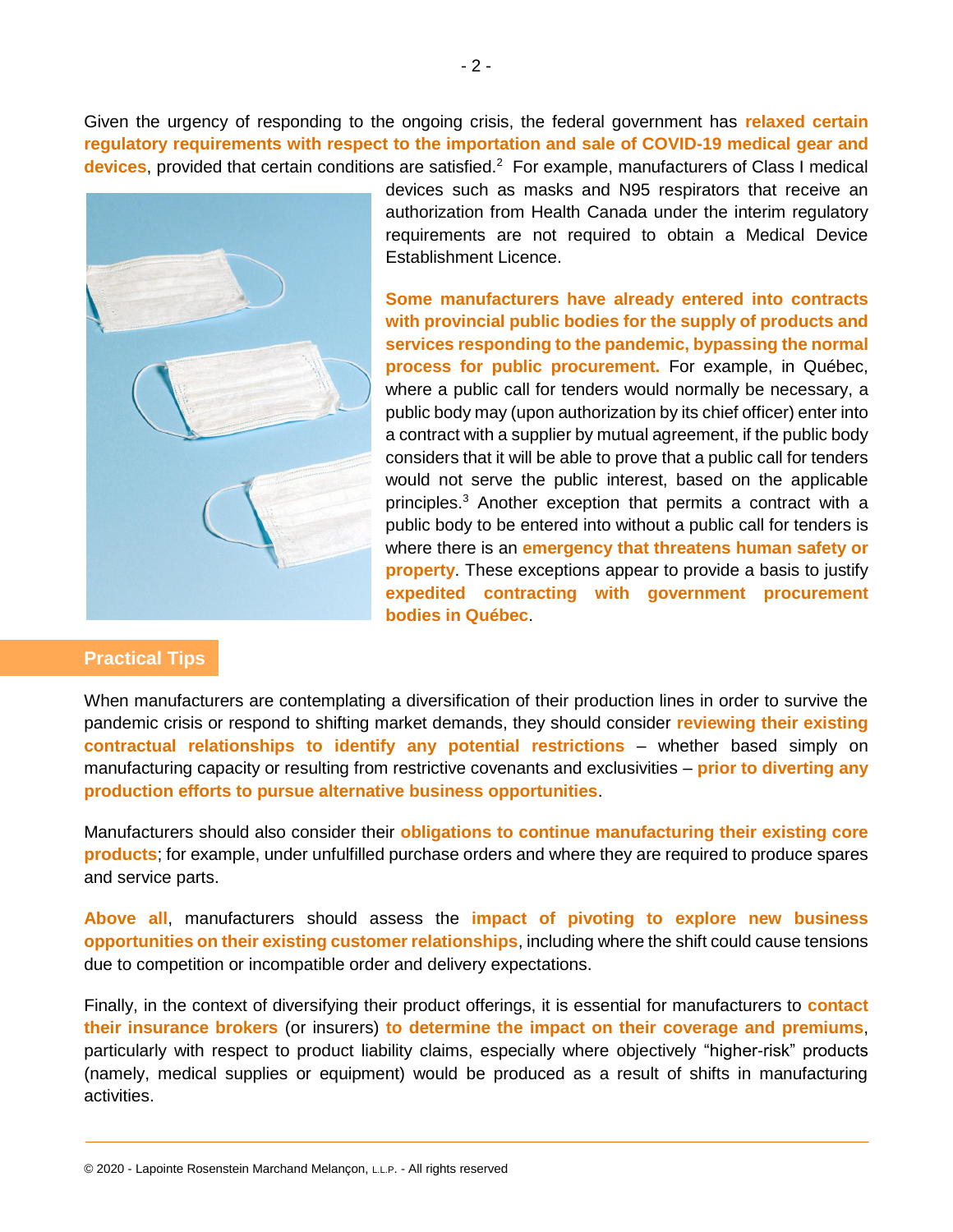## **Trend #2: Supply chain challenges**

**Manufacturers with offshore suppliers are facing challenges** such as factory shutdowns, dramatically increased prices for certain goods, transportation and logistics issues, and customs delays. These **unforeseen disruptions may impede** manufacturers' abilities to meet their own **production schedules and contractual obligations**.

#### **Practical Tips**

In order to mitigate the adverse effects of supply chain issues, manufacturers should **remain in close communication with all stakeholders**, especially customers and suppliers, in order to **manage expectations and identify compromises and solutions** in the context of the crisis and beyond.

**Where feasible**, it may be desirable for manufacturers to take measures to **support their suppliers and collaborate with them** to avoid quality degradation and late deliveries, to the extent possible.



Given that the COVID-19 pandemic is expected to have **lasting effects in local markets and the global economy**, and that **further waves of infection** are expected to occur in the short and medium term, manufacturers may consider **broadening their sourcing and supplier networks**, in order to minimize the detrimental consequences of future supply chain disruptions. There may also be **increasing interest in relocating supply sources to closer geographical markets**.

With respect to **logistics planning**, it may be advisable for manufacturers to consider **less formal contractual arrangements with carriers** and related service providers in order to allow flexibility in transport planning.

## **Trend #3: Process flexibility in forward planning**

**Forecast-driven production schedules that are optimized for operational efficiency are typically rigid.** Due to the current unpredictable economic conditions and the anticipated future disruptions, manufacturers are increasingly **turning toward agile manufacturing processes and supply chains to promote enhanced flexibility**. For some, this will require investing in different, nimbler technologies, such as those enabling additive manufacturing, IoT devices for demand sensing, and advanced forecasting solutions.